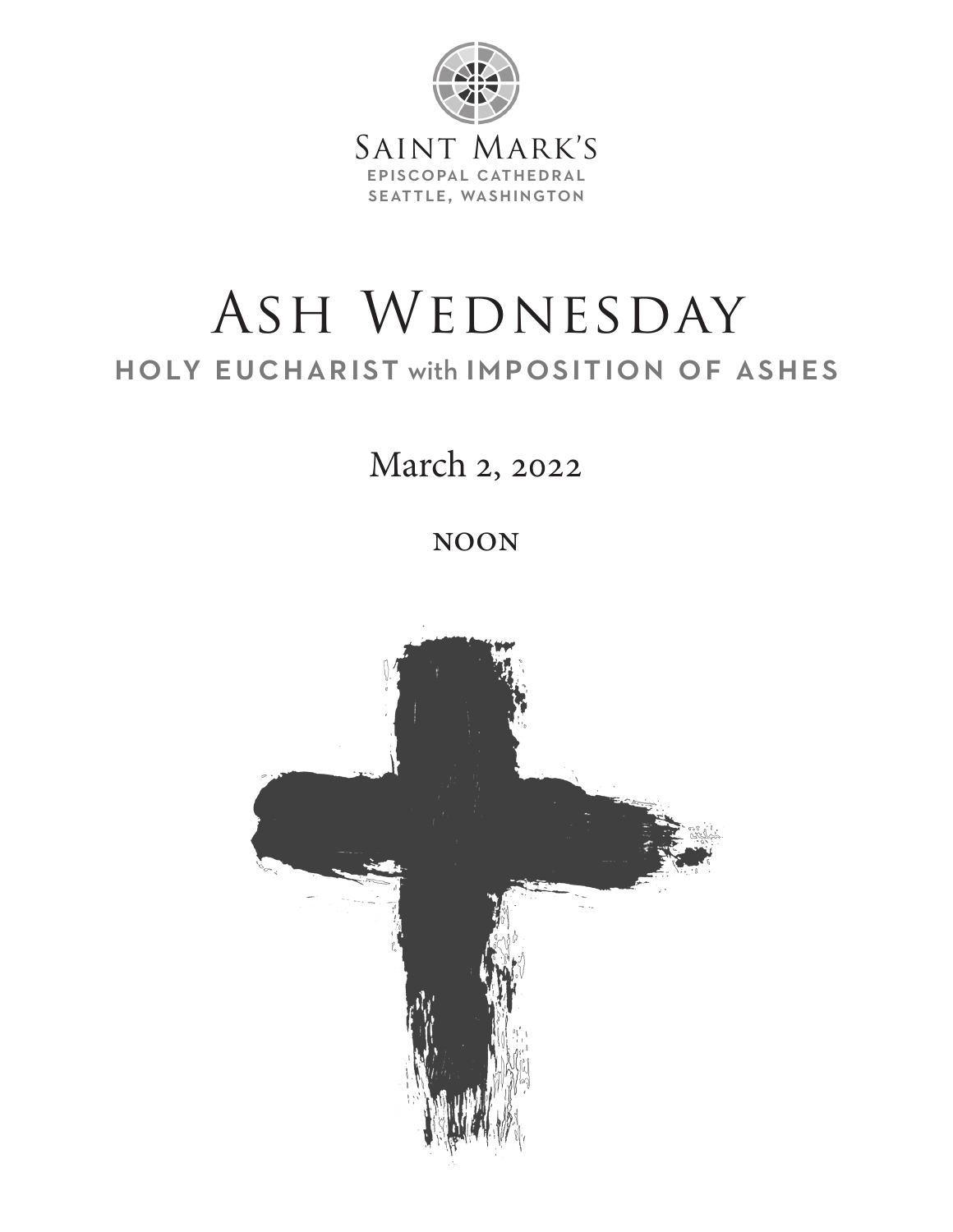*Saint Mark's Cathedral acknowledges that we gather on the traditional land of the first people of Seattle, the Duwamish People, who are still here, and we honor with gratitude the land itself and the life of the Duwamish Tribe.* 

*Welcome to Saint Mark's Cathedral. Wherever you are on your spiritual journey, you are welcome here!*

*Per the governor's current requirement, all are asked to wear masks while inside (except when leading worship or children under 2).*

*Signs in the nave indicate the distanced and undistanced sections. Ushers are available during the liturgy should you have any questions or concerns, or if you need a hearing assist device.*

*If you are new to Saint Mark's and would like to learn more, please consider completing a newcomer form, visit* saintmarks.org/ newcomers *or simply contact one of the clergy. Grace and peace to you!*

*The Assembly speaks aloud the* **text in boldface.**



### THE ENTRANCE RITE

 *All stand, as able, as the ministers of the liturgy enter in silence.*

**collect of the day** *Ash Wednesday The Book of Common Prayer,* p. 264

*Presider* Let us pray.

ALMIGHTY and everlasting God, you hate nothing you have made and forgive the sins of all who are penitent: Create and make in us new and contrite hearts, that we, worthily lamenting our sins and acknowledging our wretchedness, may obtain of you, the God of all mercy, perfect remission and forgiveness; through Jesus Christ our Lord, who lives and reigns with you and the Holy Spirit, one God, for ever and ever.

*All* **Amen.**

*Please be seated for the Liturgy of the Word.*

### THE LITURGY OF THE WORD

**reading** *Isaiah 58:1–12*

SHOUT out, do not hold back!<br>Lift up your voice like a trumpet! Announce to my people their rebellion, to the house of Jacob their sins. Yet day after day they seek me and delight to know my ways, as if they were a nation that practiced righteousness and did not forsake the ordinance of their God;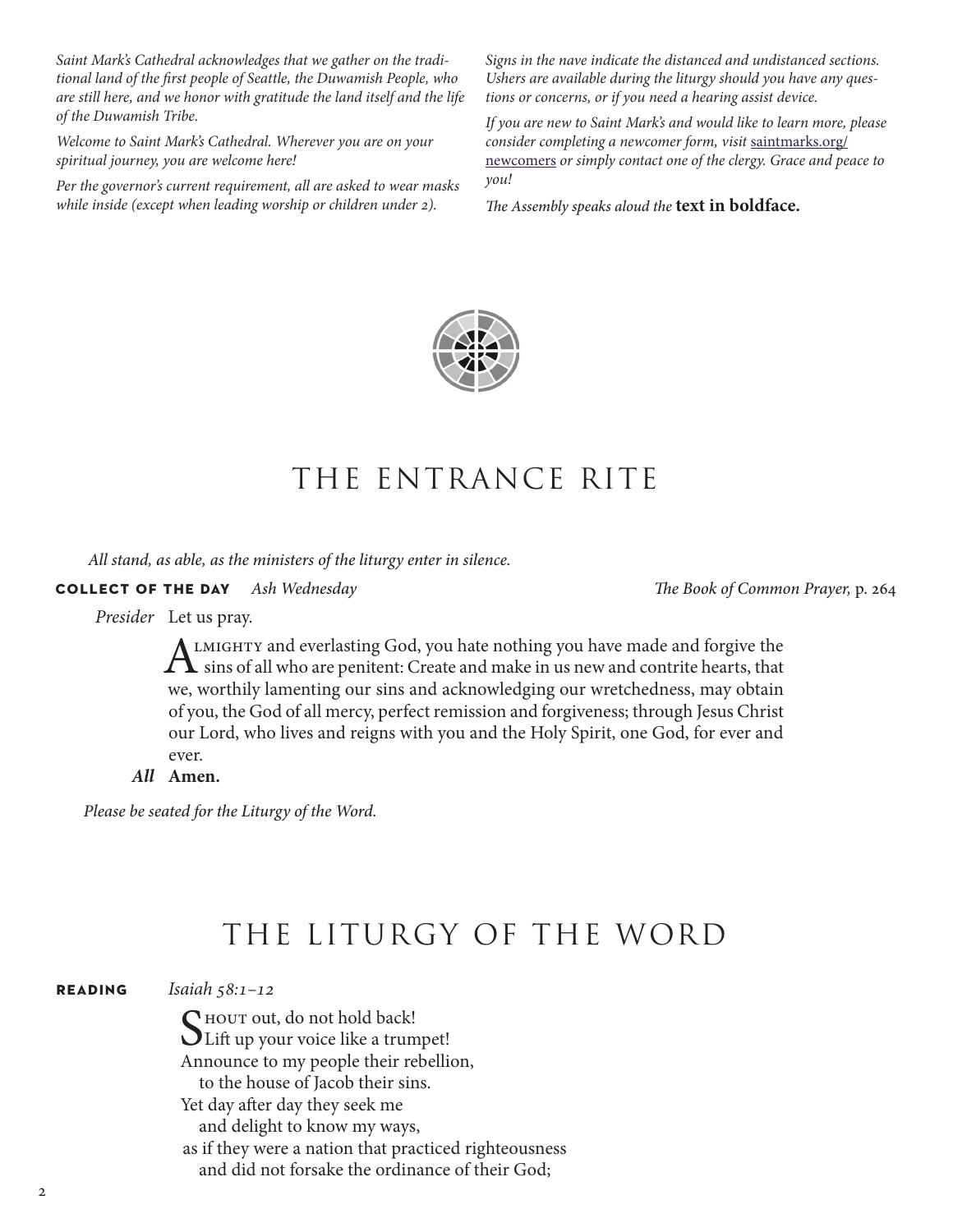they ask of me righteous judgments, they delight to draw near to God. "Why do we fast, but you do not see? Why humble ourselves, but you do not notice?" Look, you serve your own interest on your fast day, and oppress all your workers. Look, you fast only to quarrel and to fight and to strike with a wicked fist. Such fasting as you do today will not make your voice heard on high. Is such the fast that I choose, a day to humble oneself? Is it to bow down the head like a bulrush, and to lie in sackcloth and ashes? Will you call this a fast, a day acceptable to the LORD? Is not this the fast that I choose: to loose the bonds of injustice, to undo the thongs of the yoke, to let the oppressed go free, and to break every yoke? Is it not to share your bread with the hungry, and bring the homeless poor into your house; when you see the naked, to cover them, and not to hide yourself from your own kin? Then your light shall break forth like the dawn, and your healing shall spring up quickly; your vindicator shall go before you, the glory of the LORD shall be your rear guard. Then you shall call, and the LORD will answer; you shall cry for help, and he will say, Here I am. If you remove the yoke from among you, the pointing of the finger, the speaking of evil, if you offer your food to the hungry and satisfy the needs of the afflicted, then your light shall rise in the darkness and your gloom be like the noonday. The LORD will guide you continually, and satisfy your needs in parched places, and make your bones strong; and you shall be like a watered garden, like a spring of water, whose waters never fail. Your ancient ruins shall be rebuilt; you shall raise up the foundations of many generations; you shall be called the repairer of the breach, the restorer of streets to live in.

*Reader* Hear what the Spirit is saying to God's people. *Assembly* **Thanks be to God.**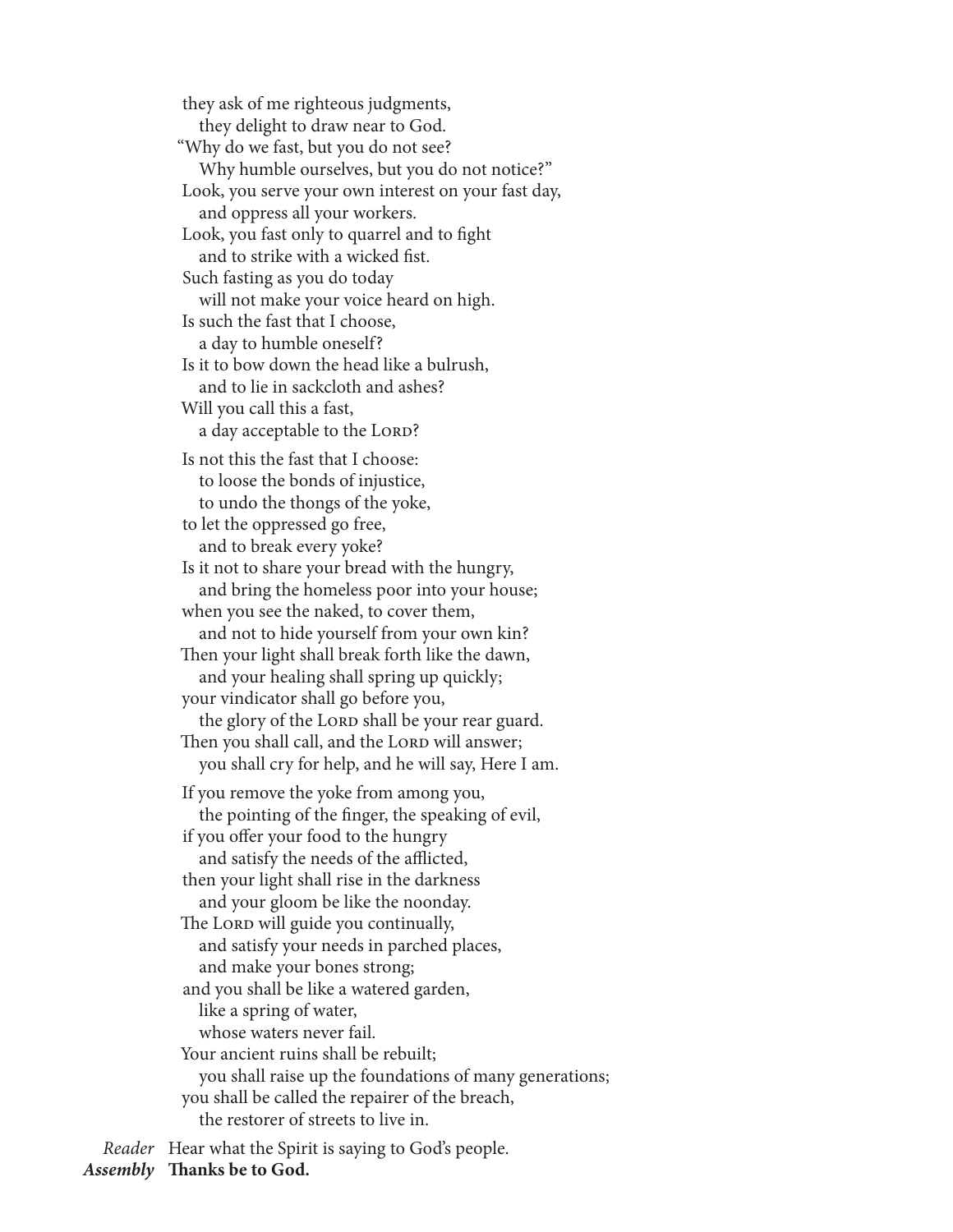**psalm** *Psalm 103:8-14* ◆ *read by all in unison*

*Benedic, anima mea*

THE LORD is full of compassion and mercy,  $*$  slow to anger and of great kindness.

- 9 He will not always accuse us, \* nor will he keep his anger for ever.
- 10 He has not dealt with us according to our sins, \* nor rewarded us according to our wickedness.
- 11 For as the heavens are high above the earth,  $*$ so is his mercy great upon those who fear him.
- 12 As far as the east is from the west,  $*$ so far has he removed our sins from us.
- 13 As a father cares for his children, \* so does the LORD care for those who fear him.
- 14 For he himself knows whereof we are made; \* he remembers that we are but dust. ◆

#### **reading** *2 Corinthians 5:20b–6:10*

WE ENTREAT you on behalf of Christ, be reconciled to God. For our sake he made him to be sin who knew no sin, so that in him we might become the six here we set  $G_{\text{S}}$ . righteousness of God.

As we work together with him, we urge you also not to accept the grace of God in vain. For he says,

> "At an acceptable time I have listened to you, and on a day of salvation I have helped you."

See, now is the acceptable time; see, now is the day of salvation! We are putting no obstacle in anyone's way, so that no fault may be found with our ministry, but as servants of God we have commended ourselves in every way: through great endurance, in afflictions, hardships, calamities, beatings, imprisonments, riots, labors, sleepless nights, hunger; by purity, knowledge, patience, kindness, holiness of spirit, genuine love, truthful speech, and the power of God; with the weapons of righteousness for the right hand and for the left; in honor and dishonor, in ill repute and good repute. We are treated as impostors, and yet are true; as unknown, and yet are well known; as dying, and see—we are alive; as punished, and yet not killed; as sorrowful, yet always rejoicing; as poor, yet making many rich; as having nothing, and yet possessing everything.

*Reader* Hear what the Spirit is saying to God's people.

#### *Assembly* **Thanks be to God.**

*After a brief silence the Presider stands; all stand, as able, for the proclamation of the Gospel.*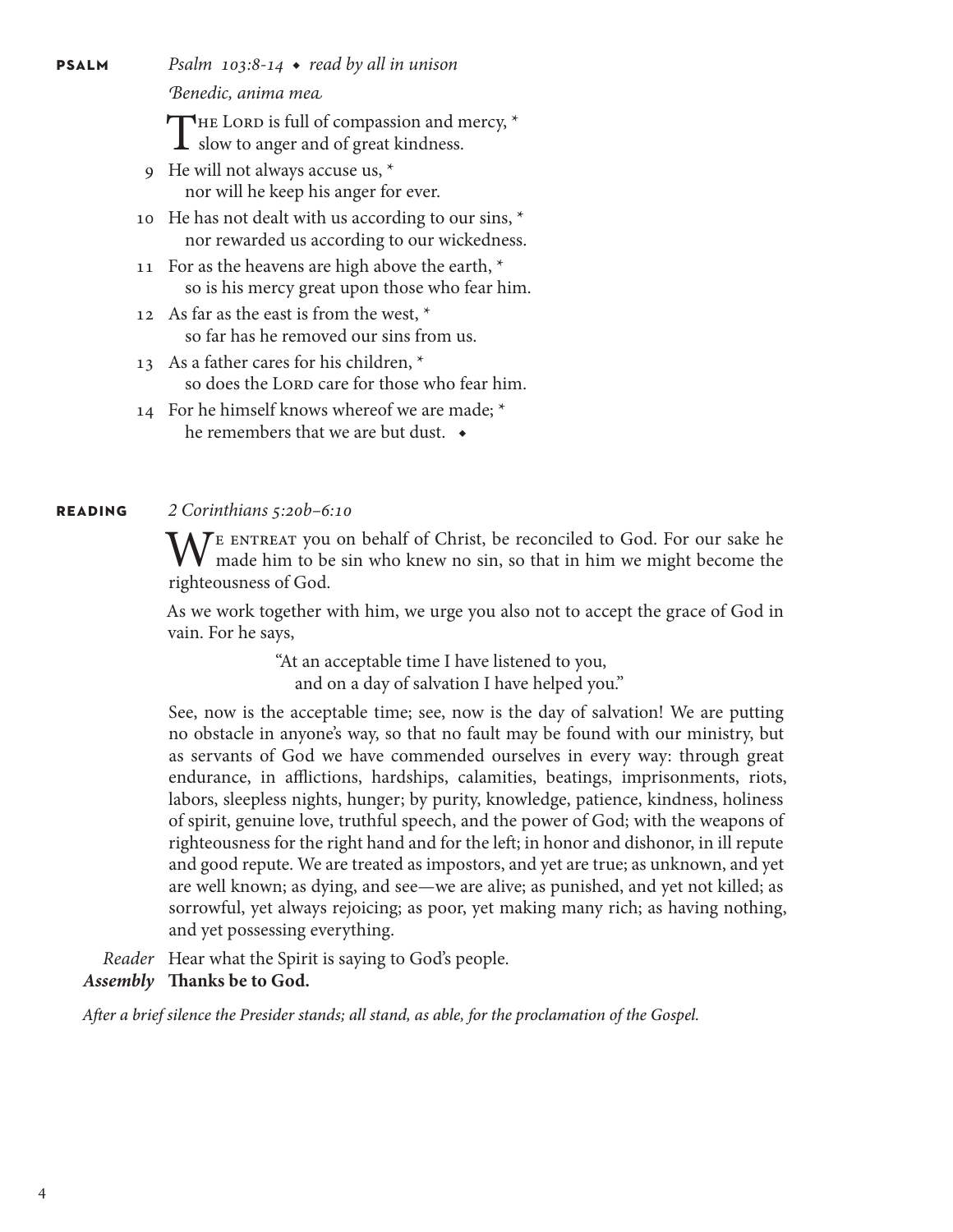#### **the holy gospel** *Matthew 6:1-6,16-21*

*Deacon* The Holy Gospel of our Lord Jesus Christ according to Matthew.

#### *Assembly* **Glory to you, Lord Christ.**

J them; for then you have no reward from your Father in heaven. **ESUS SAID, "Beware of practicing your piety before others in order to be seen by** 

"So whenever you give alms, do not sound a trumpet before you, as the hypocrites do in the synagogues and in the streets, so that they may be praised by others. Truly I tell you, they have received their reward. But when you give alms, do not let your left hand know what your right hand is doing, so that your alms may be done in secret; and your Father who sees in secret will reward you.

"And whenever you pray, do not be like the hypocrites; for they love to stand and pray in the synagogues and at the street corners, so that they may be seen by others. Truly I tell you, they have received their reward. But whenever you pray, go into your room and shut the door and pray to your Father who is in secret; and your Father who sees in secret will reward you.

"And whenever you fast, do not look dismal, like the hypocrites, for they disfigure their faces so as to show others that they are fasting. Truly I tell you, they have received their reward. But when you fast, put oil on your head and wash your face, so that your fasting may be seen not by others but by your Father who is in secret; and your Father who sees in secret will reward you.

"Do not store up for yourselves treasures on earth, where moth and rust consume and where thieves break in and steal; but store up for yourselves treasures in heaven, where neither moth nor rust consumes and where thieves do not break in and steal. For where your treasure is, there your heart will be also."

*Deacon* The Gospel of the Lord.

*Assembly* **Praise to you, Lord Christ.**

**homily** The Reverend Canon Eliacín Rosario-Cruz

*All stand, as able.*

#### **invitation to the observance of a holy lent**

LEAR PEOPLE OF GOD: The first Christians observed with great devotion the days of our Lord's passion and resurrection, and it became the custom of the Church to prepare for them by a season of penitence and fasting. This season of Lent provided a time in which converts to the faith were prepared for Holy Baptism. It was also a time when those who, because of notorious sins, had been separated from the body of the faithful were reconciled by penitence and forgiveness, and restored to the fellowship of the Church. Thereby, the whole congregation was put in mind of the message of pardon and absolution set forth in the Gospel of our Savior, and of the need which all Christians continually have to renew their repentance and faith. *Presider*

> I invite you, therefore, in the name of the Church, to the observance of a holy Lent, by self-examination and repentance; by prayer, fasting, and self-denial; and by reading and meditating on God's holy Word. And, to make a right beginning of repentance, and as a mark of our mortal nature, let us now kneel or bow before the Lord, our maker and redeemer.

*All kneel as able for a period of silence, and remain kneeling while the Presider prays over the ashes. For those unable to kneel, a profound bow is an appropriate posture.*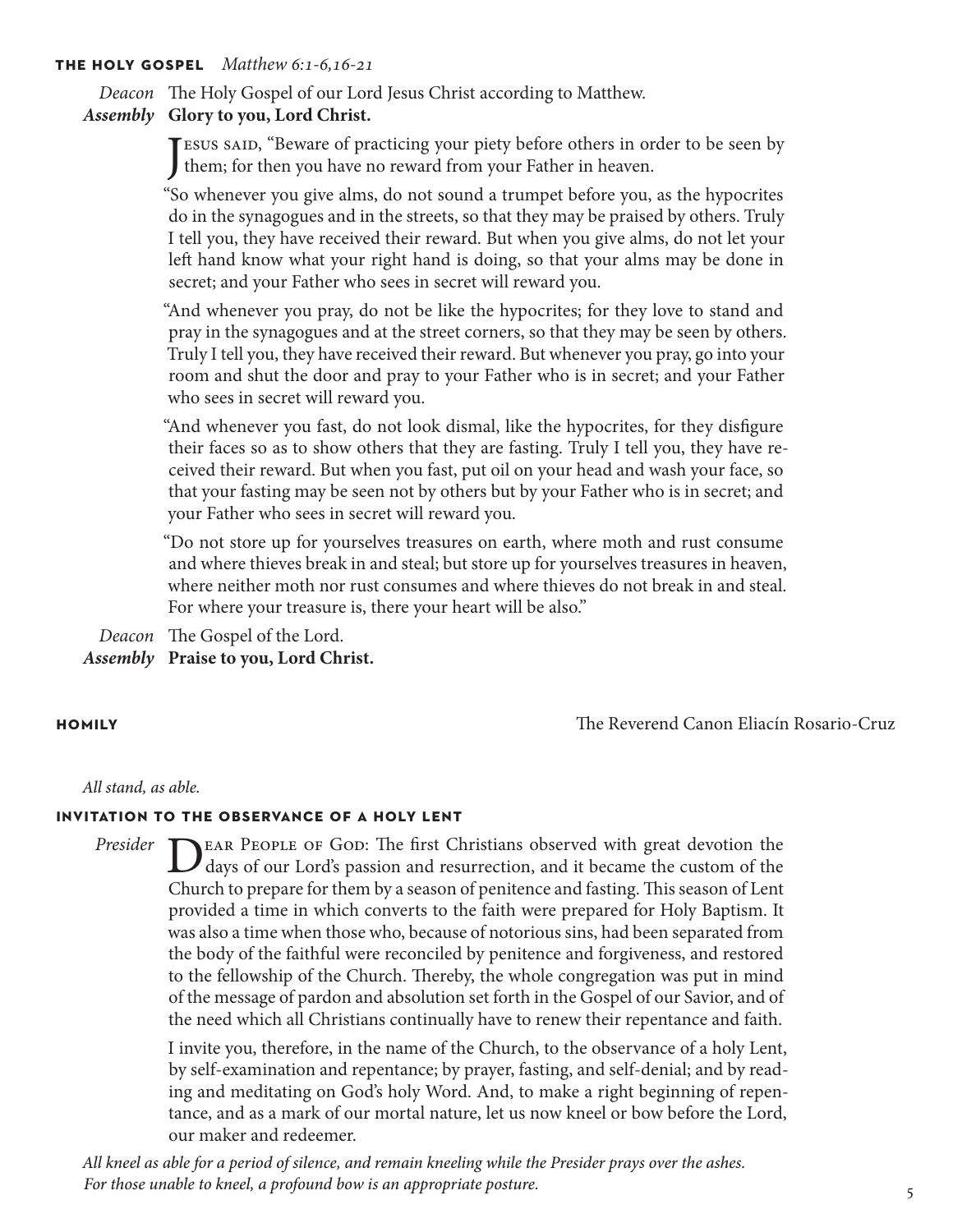#### **prayer over the ashes**

- *Presider* Almighty God, you have created us out of the dust of the earth: Grant that these ashes may be to us a sign of our mortality and penitence, that we may remember that it is only by your gracious gift that we are given everlasting life; through Jesus Christ our Savior.
	- *All* **Amen.**

#### **imposition of ashes**

*Everyone is invited to come forward to receive ashes, a sign of our repentence and mortality. If you need ashes brought to you at your seat, please let an usher know.*

#### **psalm during the imposition of ashes** *Psalm 51* ◆ *chanted by cantors*

#### *Miserere mei, Deus*

Have mercy on me, O God, according to your loving-kindness; \*<br>in your great compassion blot out my offenses.

- 2 Wash me through and through from my wickedness \* and cleanse me from my sin.
- 3 For I know my transgressions, \* and my sin is ever before me.
- 4 Against you only have I sinned \* and done what is evil in your sight.
- 5 And so you are justified when you speak \* and upright in your judgment.
- 6 Indeed, I have been wicked from my birth, \* a sinner from my mother's womb.
- 7 For behold, you look for truth deep within me, \* and will make me understand wisdom secretly.
- 8 Purge me from my sin, and I shall be pure; wash me, and I shall be clean indeed.
- 9 Make me hear of joy and gladness, \* that the body you have broken may rejoice.
- 10 Hide your face from my sins \* and blot out all my iniquities.
- 11 Create in me a clean heart, O God,  $*$ and renew a right spirit within me.
- 12 Cast me not away from your presence \* and take not your holy Spirit from me.
- 13 Give me the joy of your saving help again  $*$ and sustain me with your bountiful Spirit.
- 14 I shall teach your ways to the wicked,  $*$ and sinners shall return to you.
- 15 Deliver me from death, O God, \* and my tongue shall sing of your righteousness, O God of my salvation.
- 16 Open my lips, O Lord, \* and my mouth shall proclaim your praise.
- 17 Had you desired it, I would have offered sacrifice; \* but you take no delight in burnt-offerings.
- 18 The sacrifice of God is a troubled spirit; \* a broken and contrite heart, O God, you will not despise.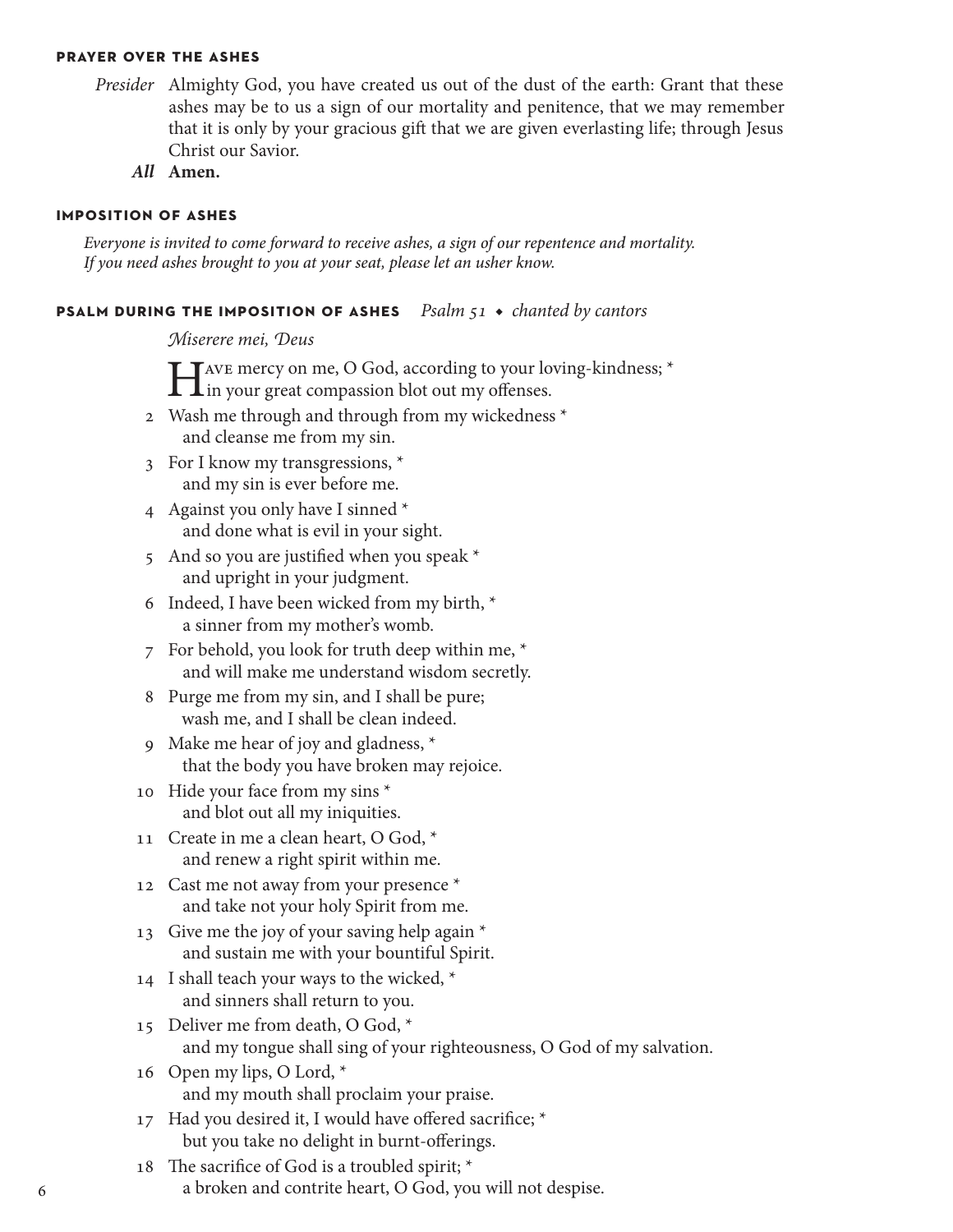#### **litany of penitence**

| Presider Most holy and merciful Father:                                                                                                                                                 |
|-----------------------------------------------------------------------------------------------------------------------------------------------------------------------------------------|
| All We confess to you and to one another,                                                                                                                                               |
| and to the whole communion of saints                                                                                                                                                    |
| in heaven and on earth,                                                                                                                                                                 |
| that we have sinned by our own fault                                                                                                                                                    |
| in thought, word, and deed;                                                                                                                                                             |
| by what we have done, and by what we have left undone.                                                                                                                                  |
| Presider We have not loved you with our whole heart, and mind, and strength.<br>We have not loved our neighbors as ourselves.<br>We have not forgiven others, as we have been forgiven. |
| Assembly Have mercy on us, Lord.                                                                                                                                                        |
| Presider We have been deaf to your call to serve, as Christ served us.<br>We have not been true to the mind of Christ. We have grieved your Holy Spirit.                                |
| Assembly Have mercy on us, Lord.                                                                                                                                                        |
| Presider We confess to you, Lord, all our past unfaithfulness:<br>the pride, hypocrisy, and impatience of our lives,                                                                    |
| Assembly We confess to you, Lord.                                                                                                                                                       |
| Presider Our self-indulgent appetites and ways,                                                                                                                                         |
| and our exploitation of other people,                                                                                                                                                   |
| Assembly We confess to you, Lord.                                                                                                                                                       |
| Presider Our anger at our own frustration,                                                                                                                                              |
| and our envy of those more fortunate than ourselves,                                                                                                                                    |
| Assembly We confess to you, Lord.                                                                                                                                                       |
| Presider Our intemperate love of worldly goods and comforts,<br>and our dishonesty in daily life and work,                                                                              |
| Assembly We confess to you, Lord.                                                                                                                                                       |
| <i>Presider</i> Our negligence in prayer and worship,                                                                                                                                   |
| and our failure to commend the faith that is in us,                                                                                                                                     |
| Assembly We confess to you, Lord.                                                                                                                                                       |
| Presider Accept our repentance, Lord, for the wrongs we have done:                                                                                                                      |
| for our blindness to human need and suffering,                                                                                                                                          |
| and our indifference to injustice and cruelty,                                                                                                                                          |
| Assembly Accept our repentence, Lord.                                                                                                                                                   |
| Presider For all false judgments, for uncharitable thoughts toward our neighbors,                                                                                                       |
| and for our prejudice and contempt toward those who differ from us,                                                                                                                     |
| Assembly Accept our repentence, Lord.                                                                                                                                                   |
| Presider For our waste and pollution of your creation,                                                                                                                                  |
| and our lack of concern for those who come after us,                                                                                                                                    |
| Assembly Accept our repentence, Lord.                                                                                                                                                   |
| Presider Restore us, good Lord, and let your anger depart from us;                                                                                                                      |
| Assembly Favorably hear us, for your mercy is great.                                                                                                                                    |
| Presider Accomplish in us the work of your salvation,                                                                                                                                   |
| Assembly That we may show forth your glory in the world.                                                                                                                                |
| Presider By the cross and passion of your Son our Lord,                                                                                                                                 |
| Assembly Bring us with all your saints to the joy of his resurrection.                                                                                                                  |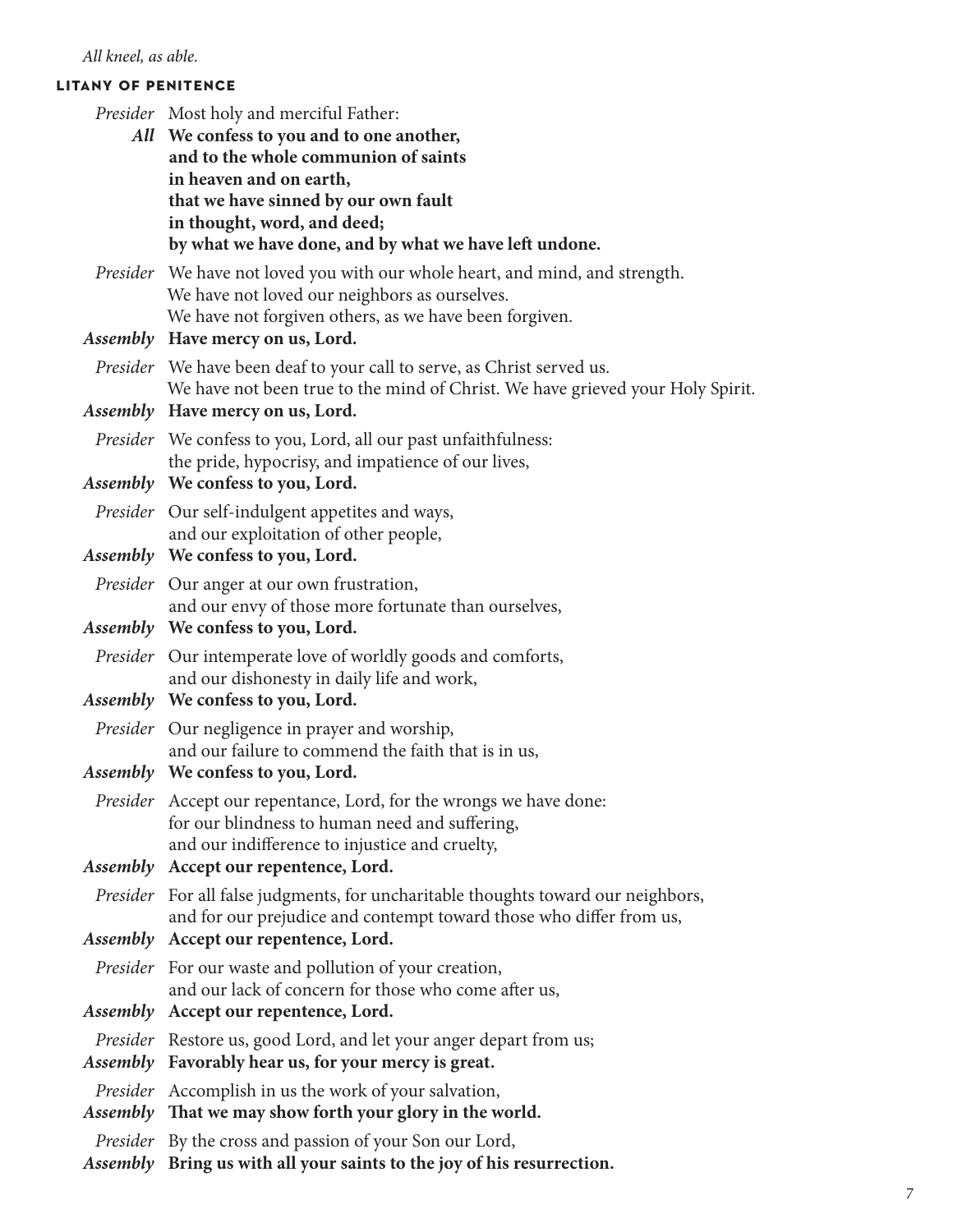*Presider* Almighty God, the Father of our Lord Jesus Christ, who desires not the death of sinners, but rather that they may turn from their wickedness and live, has given power and commandment to his ministers to declare and pronounce to his people, being penitent, the absolution and remission of their sins. He pardons and absolves all those who truly repent, and with sincere hearts believe his holy Gospel.

> Therefore we beseech him to grant us true repentance and his Holy Spirit, that those things may please him which we do on this day, and that the rest of our life hereafter may be pure and holy, so that at the last we may come to his eternal joy; through Jesus Christ our Lord.

*All* **Amen.**

*All rise as able.*

#### **the peace**

*Presider* The peace of the Lord be always with you. *Assembly* **And also with you.**

*All greet one another in the name of the Lord.*

### THE LITURGY OF THE TABLE

#### **offertory**

*An offering of money is received. Everyone participating in Saint Mark's Cathedral's worship at this time in any way is invited to make an offering as an expression of gratitude for God's generosity. Together, our gifts make possible this community of welcome, reconciliation and service. All worshipping in person are invited to place their offering in baskets as they are passed through through the rows.* 

Links to donate to Saint Mark's online are located on the livestream page. Visit saintmarks.org/give, *or use the Venmo mobile app* (*@SaintMarksCathedralSeattle, or scan the code at right*)*, or visit this link on your mobile device:* https://venmo.com/saintmarkscathedralseattle*. If Venmo asks you for a four-digit code, enter 2076.*



*You may also mail your gift to the cathedral:* 1245 10th Ave. E, Seattle,WA 98102.

| <b>OFFERTORY SOLO</b> Wilt thou forgive that sin |  |  | words: John Donne (1572-1631) |
|--------------------------------------------------|--|--|-------------------------------|
|                                                  |  |  |                               |

music: 17th-century German devotional melody, harm. J. S. Bach (1685-1750)

Wilt thou forgive that sin where I begun, which was my sin, though it were done before? Wilt thou forgive that sin through which I run, and do run still, though still I do deplore? When thou hast done, thou hast not done, for I have more.

Wilt thou forgive that sin by which I won others to sin, and made my sin their door? Wilt thou forgive that sin which I did shun a year or two, but wallowed in a score? When thou hast done, thou hast not done, for I have more.

I have a sin of fear, that when I have spun my last thread, I shall perish on the shore; swear by thyself, that at my death thy Son shall shine as he shines now and heretofore; When thou hast done that, thou hast done, I fear no more.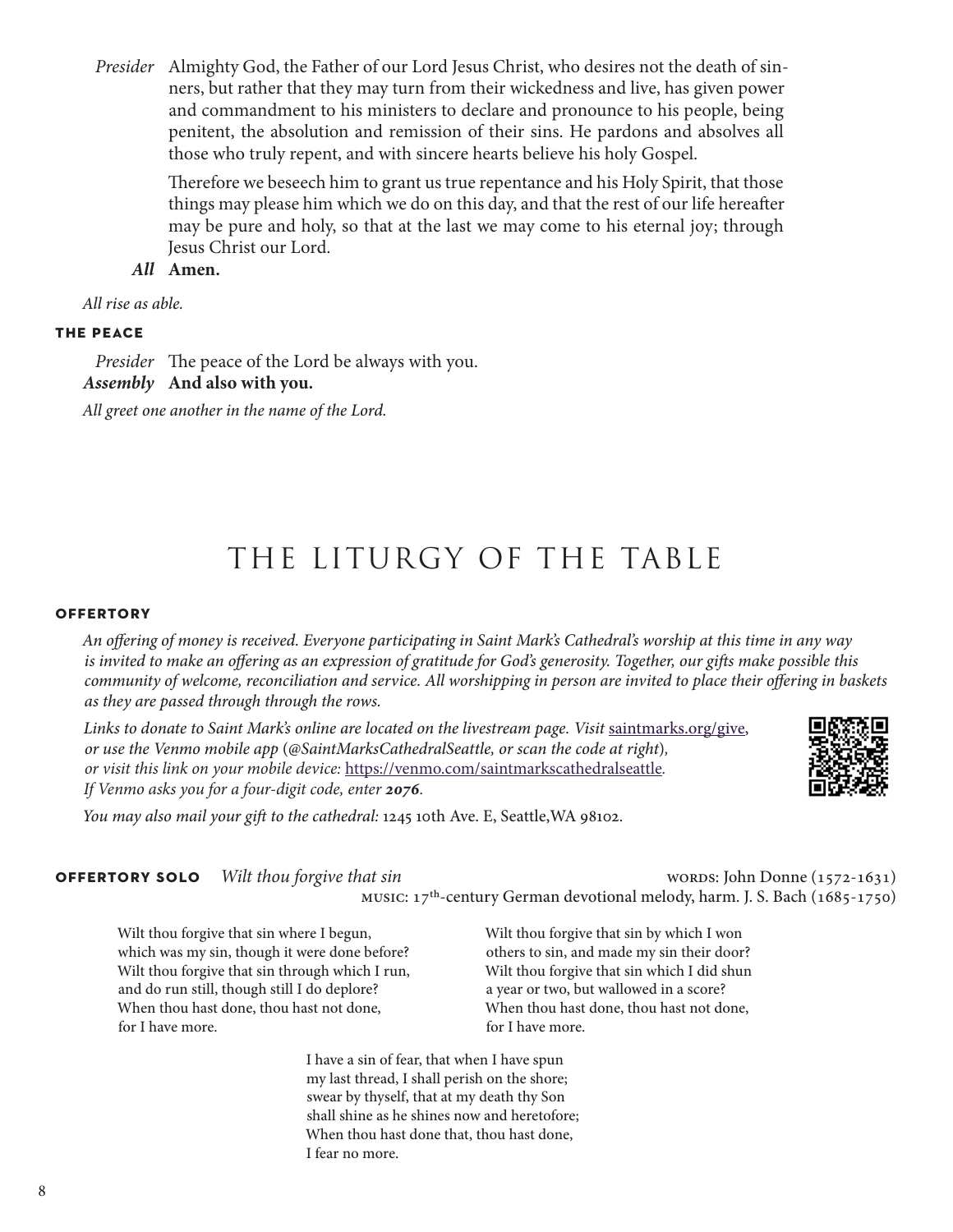*All stand, as able.* 

**the great thanksgiving** *Eucharistic Prayer C The Book of Common Prayer,* p. 369

### *Presider* The Lord be with you. *Assembly* **And also with you.** *Presider* Lift up your hearts. *Assembly* **We lift them to the Lord.** *Presider* Let us give thanks to the Lord our God. *Assembly* **It is right to give God thanks and praise.**  *Presider* God of all power, Ruler of the Universe, you are worthy of glory and praise. *Assembly* **Glory to you for ever and ever.** *Presider* At your command all things came to be: the vast expanse of interstellar space, galaxies, suns, the planets in their courses, and this fragile earth, our island home. *Assembly* **By your will they were created and have their being.** *Presider* From the primal elements you brought forth the human race, and blessed us with memory, reason, and skill. You made us the rulers of creation. But we turned against you, and betrayed your trust; and we turned against one another. *Assembly* **Have mercy, Lord, for we are sinners in your sight.** *Presider* Again and again, you called us to return. Through prophets and sages you revealed your righteous Law. And in the fullness of time you sent your only Son, born of a woman, to fulfill your Law, to open for us the way of freedom and peace. *Assembly* **By his blood, he reconciled us. By his wounds, we are healed.** *Presider* And therefore we praise you, joining with the heavenly chorus, with prophets, apostles, and martyrs, and with all those in every generation who have looked to you in hope, to proclaim with them your glory, in their unending hymn: *All* **Holy, holy, holy Lord, God of power and might, heaven and earth are full of your glory. Hosanna in the highest. Blessed is the one who comes in the name of the Lord. Hosanna in the highest.** *Presider* And so, Father, we who have been redeemed by him, and made a new people by water and the Spirit, now bring before you these gifts. Sanctify them by your Holy Spirit to be the Body and Blood of Jesus Christ our Lord. On the night he was betrayed he took bread, said the blessing, broke the bread, and gave it to his friends, and said, "Take, eat: This is my Body, which is given for you. Do this for the remembrance of me." After supper, he took the cup of wine, gave thanks, and said, "Drink this, all of you: This is my Blood of the new Covenant, which is shed for you and for many for the forgiveness of sins. Whenever you drink it, do this for the remembrance of me." Remembering now his work of redemption, and offering to you this sacrifice of thanksgiving, *Assembly* **We celebrate his death and resurrection, as we await the day of his coming.**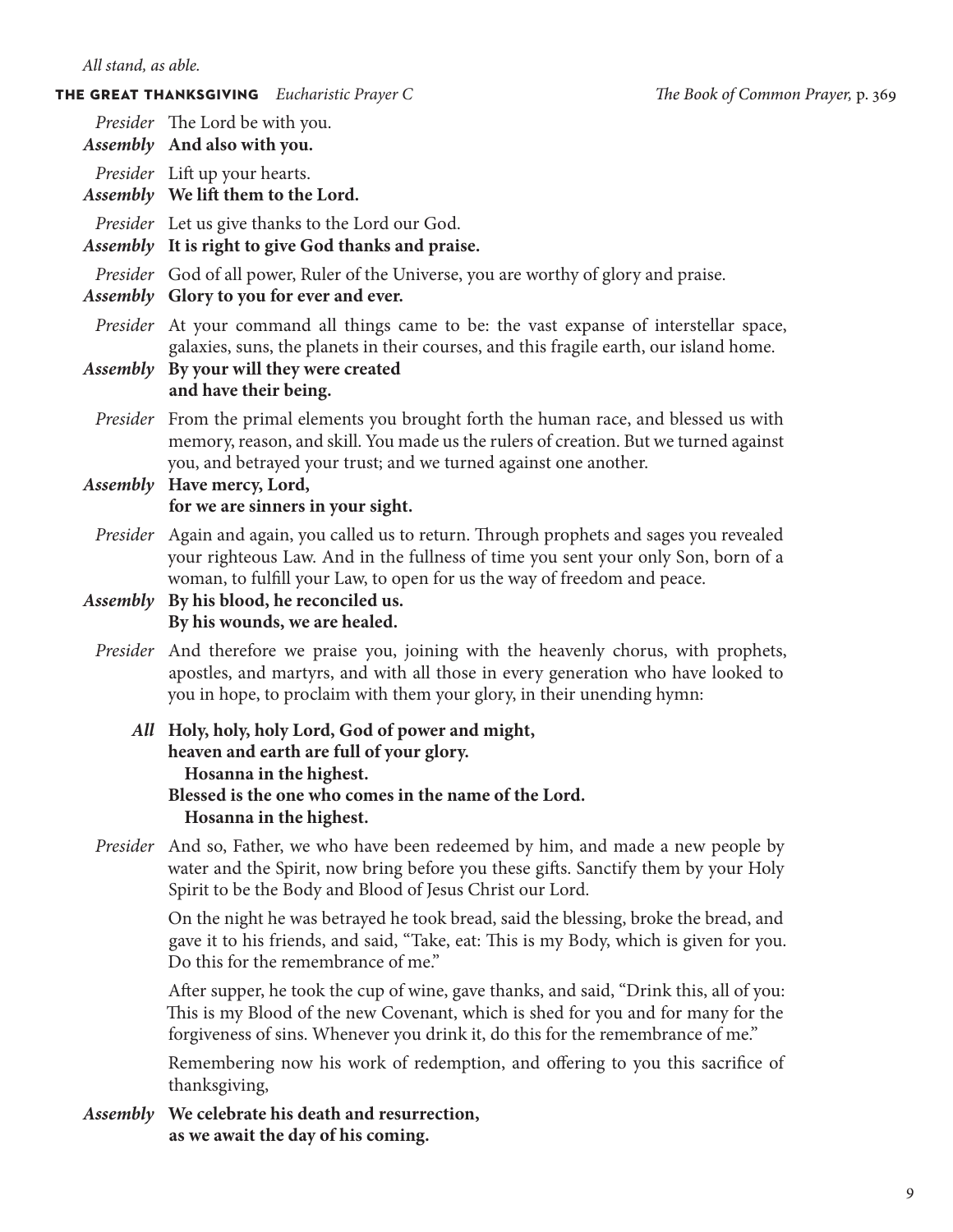*Presider* Lord God of our ancestors; God of Abraham and Sarah, Isaac and Rebekah, Jacob and Leah and Rachel; God and Father of our Lord Jesus Christ: Open our eyes to see your hand at work in the world about us. Deliver us from the presumption of coming to this Table for solace only, and not for strength; for pardon only, and not for renewal. Let the grace of this Holy Communion make us one body, one spirit in Christ, that we may worthily serve the world in his name.

*Assembly* **Risen Lord, be known to us in the breaking of the Bread.**

- *Presider* Accept these prayers and praises, Father, through Jesus Christ our great High Priest, to whom, with you and the Holy Spirit, your Church gives honor, glory, and worship, from generation to generation.
	- *All* **AMEN.**

#### **the lord's prayer**

*All* **Our Father in heaven, hallowed be your Name, your kingdom come, your will be done, on earth as in heaven. Give us today our daily bread. Forgive us our sins as we forgive those who sin against us. Save us from the time of trial, and deliver us from evil. For the kingdom, the power, and the glory are yours, now and for ever. Amen.**

*In silence, the Presider breaks the consecrated bread.*

#### **the breaking of the bread**

*Presider* Christ our passover is sacrificed for us.

- *Assembly* **Therefore let us keep the feast.**
	- *Presider* Lamb of God, you take away the sins of the world,
		- *All* **have mercy on us.**
	- *Presider* Lamb of God, you take away the sins of the world,
		- *All* **have mercy on us.**
	- *Presider* Lamb of God, you take away the sins of the world,
		- *All* **grant us peace.**

#### **invitation to communion**

*Presider* The Gifts of God for the People of God. Take them in remembrance that Christ died for you, and feed on him in your hearts by faith, with thanksgiving.

*All may be seated for the time of Communion. All seeking God are welcome at Christ's Table.* 

*Please follow the directions of the Liturgical Ministers. Bread is distributed by priests at standing stations at the head of three aisles. Before receiving the bread, please sanitize your hands. The priest will place the bread into your outstretched palm taking care not to touch your hand. Communion is currently being offered in one kind. The full grace of the sacrament is received with only the bread. If you prefer a gluten-free wafer, simply ask the priest for one at the time of Communion.*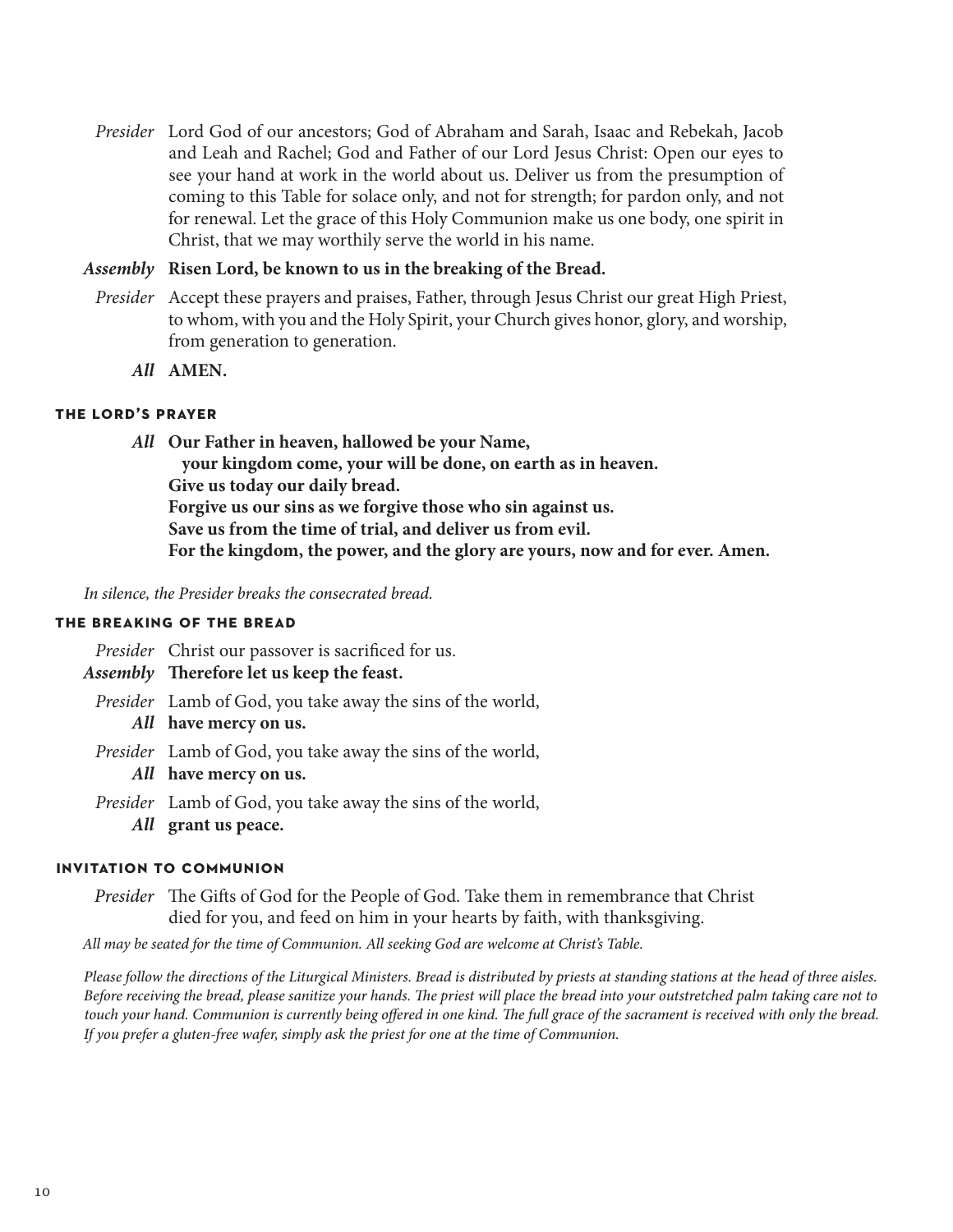#### **COMMUNION SOLO** *Come thou, and with us dwell* **comparished and** *a words: Anonymous words: Anonymous*

music: William Byrd (*c*. 1539-1623)

My faults, O Christ, do I confess and do thy mercy crave. O come thou now to wash my sins, O come my soul to save. Let then the brightness of thy birth the clouds of sin expel. Thou art the hope of all the world; come thou, and with us dwell. Then shall my tongue for ever sing due praises to thy name. Thy only wish is that we be still thankful for the same. To thee, the Father and the Spirit of grace be praise for aye. Sing and rejoice and God above do magnify always.

**COMMUNION HYMN** Bless the Lord, my soul ◆ *sung by all* Taizé



*Wonder Love & Praise* #825, WORDS: Psalm 103, music: Jacques Berthier (1923-1994), © 1984 Taizé, admin. GIA Publications, Inc.